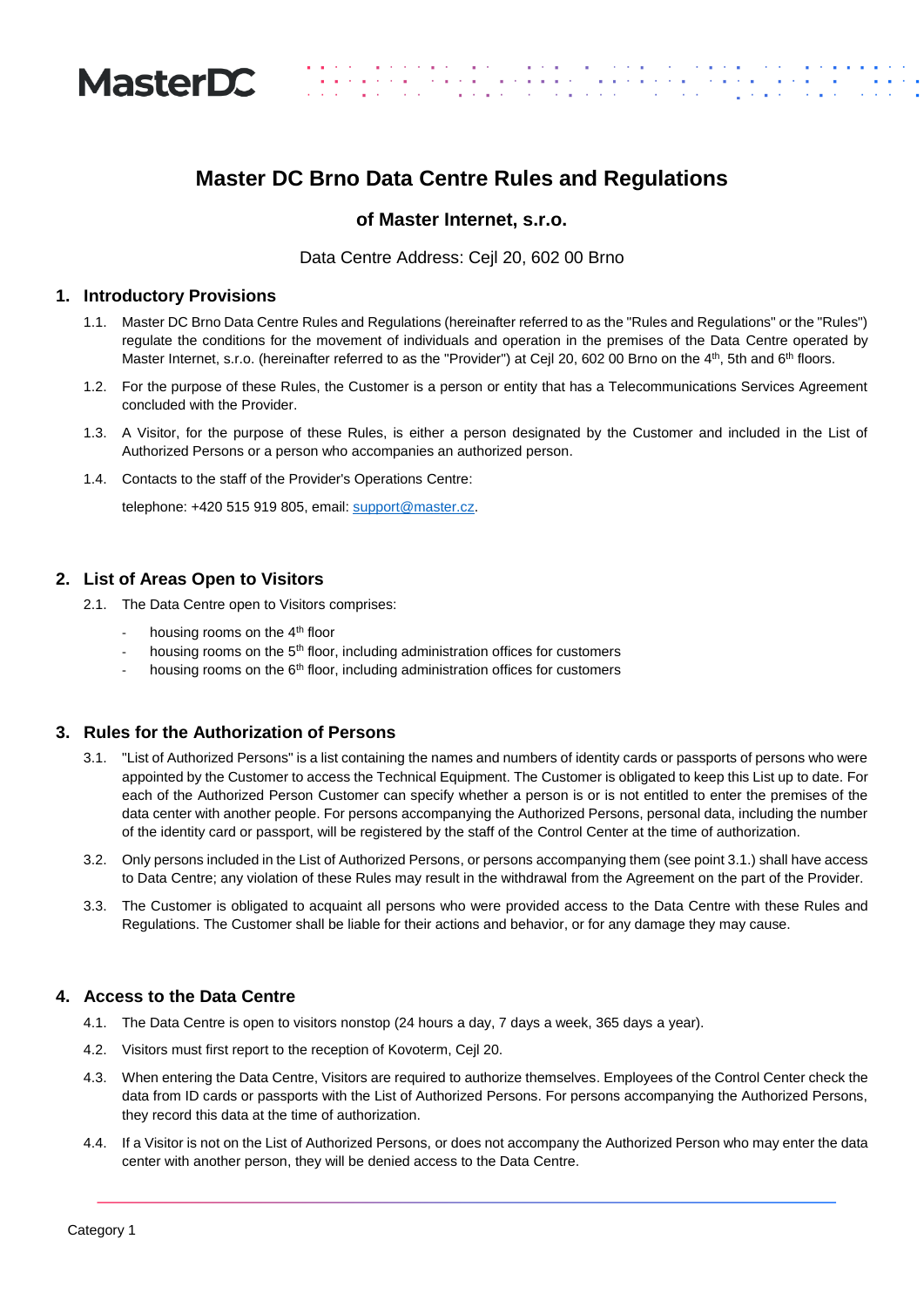# **MasterDC**

4.5. After authorization, the staff of the Control Centre will admit the Visitor to the housing area reserved to them. If the equipment is locked in a lockable box or rack and the Visitor lacks the assigned keys, the Visitor is required to contact the staff of the Provider's Control Centre by telephone, and their technology will be made available to them on request after re-verification of their authorization to access.

المستخدم المستخدم المستخدم المستخدم المستخدم المستخدم المستخدم المستخدم المستخدم المستخدم المستخدم المستخدم ال<br>والمستخدم المستخدم المستخدم المستخدم المستخدم المستخدم المستخدم المستخدم المستخدم المستخدم المستخدم المستخدم ا

. . . . . . .<br>. . . . . . .

- 4.6. Before entering the premises of the Data Centre, the Visitor is obligated to put on protective shoe cover which is available in the access room or at the entrance to the Data Centre.
- 4.7. In areas where Technical Equipment is placed, the Visitor can perform only activities to which they are authorized under the Agreement.
- 4.8. The movement of Visitors in the Data Centre is monitored by cameras that monitor the Provider's employees. By entering a visibly marked video capture zone, the Visitor automatically agrees with collecting the video of his person and acts by the Provider. Without the prior written consent of the Provider, photography or video recording by Visitors is prohibited.
- 4.9. In the event that the Visitor wants to take away their Technical Equipment, they are required to report this fact in advance to the staff of the Control Centre who will ensure that a Technical Equipment Taking Out Report is drawn up.
- 4.10. The Visitor is authorized to access their Technical Equipment in the Data Centre or take away their Technical Equipment from the Data Centre only if all their obligations towards the Provider have been settled.
- 4.11. It is prohibited to leave any Technical Equipment in the common area of the Data Centre. The Visitor is obligated to dispose of any waste from assembly material (scraps of wire, packaging, etc.) in the respective containers.
- 4.12. It is prohibited to enter the Data Centre with food, beverages, animals, bulky luggage or with weapons, flammables, explosives or other dangerous objects and substances.
- 4.13. Any person whom the Provider suspects to be under the influence of alcohol or other intoxicating substances shall not be admitted into the Data Centre.
- 4.14. Smoking and use of open fire is strictly prohibited throughout the entire premises the Kovoterm building.
- 4.15. The premises of the Data Centre are fitted with an inert gas fire suppression system. If activated gratuitously, compensation for damages will be claimed from the Customer.
- 4.16. The Visitor may remain in the premises of the Data Centre only for the time necessary to perform the work to which the Visitor is authorized under the Agreement.
- 4.17. The Visitor is obligated to notify the staff of the Control Centre of their departure from the Data Centre.
- 4.18. In accordance with the Agreement, the Customer has the right to a remote restart of their device on request by telephone, after proper authorization (with a password), or directly from their account in the Customer Information System. The restart is normally performed by interrupting power supply to the Server. At the express request of the Customer, the Reset button can be used. Unless the Server controls are adequately accessible and clearly marked, the reset will not be performed.
- 4.19. Other rights and obligations of the Customer are defined in the Agreement and all its parts.

# **5. Use of Shared Resources**

- 5.1. In the Data Centre, Customers have at their disposal at least one movable monitor and keyboard (console), and in the administration room there is a stable monitor and keyboard. Measuring instruments and other devices necessary for maintenance service can be connected only to dedicated electric sockets separate from the main backed up power circuits.
- 5.2. A console forms an inseparable set of equipment, and it is prohibited to move the accessories between individual consoles.
- 5.3. In case of failure of the given equipment the Customer is obligated to immediately inform the staff of the Provider's Control Centre.
- 5.4. All Visitors to the Data Centre are entitled to use the shared resources.